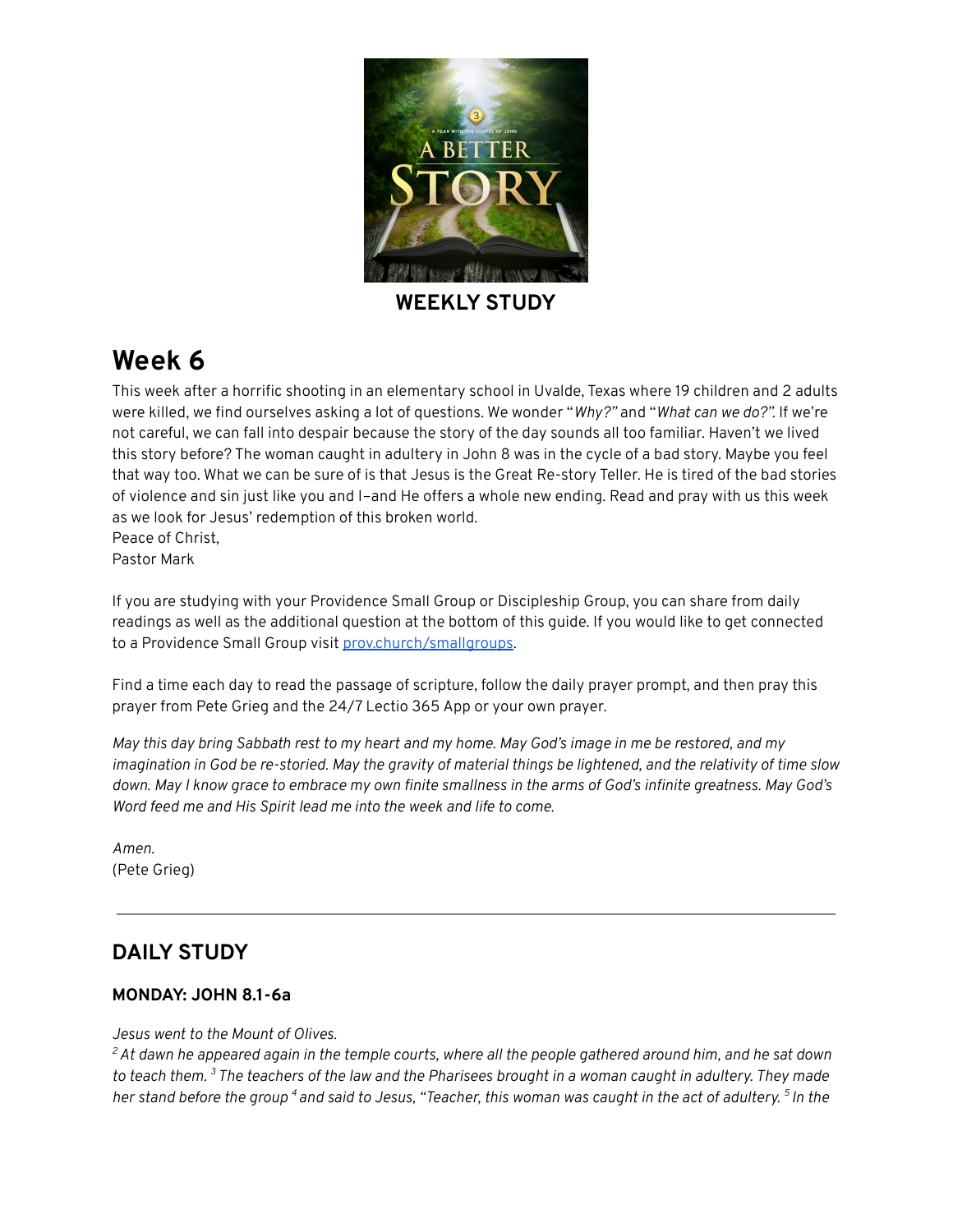Law Moses commanded us to stone such women. Now what do you say?" <sup>6</sup> They were using this question as a *trap, in order to have a basis for accusing him.*

- *●* This is the setup for one of Jesus' most profound displays of grace. Jesus knew the law, but He also knew the hearts of the accusers. They had set Him up for failure. By bringing a woman to stand before the group, the teacher of the law and the Pharisees thought they had cornered Jesus. Either He would disobey the law or order the woman's death. Who do we bring "before the group"?
- God forgive me for the times when I am more concerned about the rules than the people You have *called me to love.*

### **TUESDAY: JOHN 8.6b-11**

But Jesus bent down and started to write on the ground with his finger.  $^7$  When they kept on questioning him, he straightened up and said to them, "Let any one of you who is without sin be the first to throw a stone at her." *<sup>8</sup>Again he stooped down and wrote on the ground.*

<sup>9</sup> At this, those who heard began to go away one at a time, the older ones first, until only Jesus was left, with the woman still standing there. <sup>10</sup> Jesus straightened up and asked her, "Woman, where are they? Has no one *condemned you?"*

#### *<sup>11</sup> "No one, sir," she said.*

*"Then neither do I condemn you," Jesus declared. "Go now and leave your life of sin."*

- *●* Adultery is typically a two-person sin. In the case of the woman in Mark 8, 100% of the blame for a two-person sin seems to be placed on the shoulders of a powerless woman. Jesus empowered her to live a different life. Jesus also showed the crowd a new way to see the woman—as someone like themselves—guilty of sin. Our world is full of examples of sin. Jesus forgives sin and calls us to a changed life.
- *● Jesus, thank you for Your forgiveness. Empower me for a life where sin is left behind.*

#### **WEDNESDAY: 2 CORINTHIANS 5.1-4, 17**

For we know that if the earthly tent we live in is destroyed, we have a building from God, an eternal house in heaven, not built by human hands. <sup>2</sup> Meanwhile we groan, longing to be clothed instead with our heavenly dwelling,  $^3$  because when we are clothed, we will not be found naked.  $^4$  For while we are in this tent, we groan and are burdened, because we do not wish to be unclothed but to be clothed instead with our heavenly *dwelling, so that what is mortal may be swallowed up by life.*

 $^{17}$  Therefore, if anyone is in Christ, the new creation has come: The old has gone, the new is here!

- Paul describes the groaning of discomfort and struggle that we experience in this life. That groaning is because—at our core—we are designed to long for God. Once we experience even a taste of a new creation, we want more of it. For those who are in Christ, a certain discomfort with the status quo remains an undercurrent and drives us towards what is true and beautiful. The woman caught in adultery experienced the "the old is gone, the new is here" moment, have you?
- *● God, you have designed me for more. Let me see glimpses of Your new creation today.*

#### **THURSDAY: LUKE 19.5-8**

When Jesus reached the spot, he looked up and said to him, "Zacchaeus, come down immediately. I must stay *at your house today." <sup>6</sup>So he came down at once and welcomed him gladly.*

 $^7$  All the people saw this and began to mutter, "He has gone to be the guest of a sinner."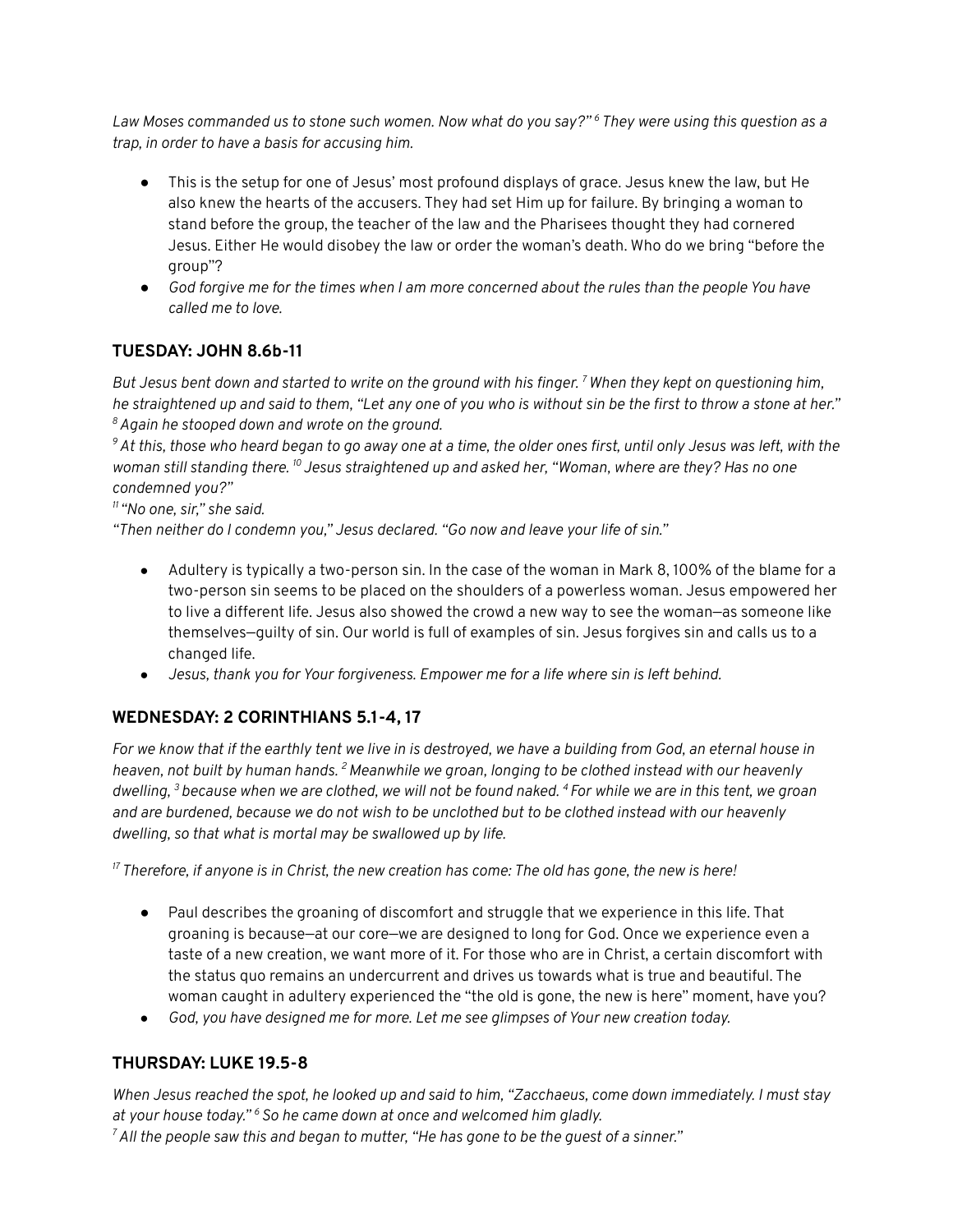<sup>8</sup> But Zacchaeus stood up and said to the Lord, "Look, Lord! Here and now I give half of my possessions to the *poor, and if I have cheated anybody out of anything, I will pay back four times the amount."*

- Like the woman in John 8, Zacchaeus was a common public enemy. Jesus saw him, spoke to him, and stayed with him. The people observing this couldn't fathom that a religious teacher would associate with sinners. Zacchaeus' life was changed by this encounter with Jesus…his story was rewritten. If Jesus were to see you, speak to you, and stay at your house today, would others be surprised? What might change in your life if Jesus came over for dinner?
- Jesus, I know You see me and my curiosity about You. I hear Your invitation for me to sit with You. *Transform me in Your presence today.*

## **FRIDAY: 2 CORINTHIANS 3.15-18**

Even to this day when Moses is read, a veil covers their hearts. <sup>16</sup> But whenever anyone turns to the Lord, the veil is taken away. <sup>17</sup> Now the Lord is the Spirit, and where the Spirit of the Lord is, there is freedom. <sup>18</sup> And we *all, who with unveiled faces contemplate the Lord's glory, are being transformed into his image with ever-increasing glory, which comes from the Lord, who is the Spirit.*

- *●* Transformation in Christ is a life-long journey. When the veil that covers our hearts is lifted we begin to see the ever-increasing glory of God. Have you experienced the freedom of knowing that Jesus has torn the veil that would otherwise separate us from God?
- Jesus, thank You for the gift of increasing clarity before the face of God. I want to see You. I want to be *transformed into Your image.*

### **SATURDAY: 2 PETER 3.13-15a**

in keeping with his promise we are looking forward to a new heaven and a new earth, where righteousness... *dwells.*

<sup>14</sup> So then, dear friends, since you are looking forward to this, make every effort to be found spotless, blameless *and at peace with him. <sup>15</sup>Bear in mind that our Lord's patience means salvation…*

- The woman in John 8 was told to "Go and sin no more." That command was to set her in motion toward the new creation that Jesus announced. In Him she could become spotless, blameless, and at peace. God has been patient with us and God's patience makes way for our salvation. What does it look like for you to "make every effort to be found spotless, blameless and at peace" with God?
- God, I long for the new heaven and the new earth You have promised. Prepare me for it today!